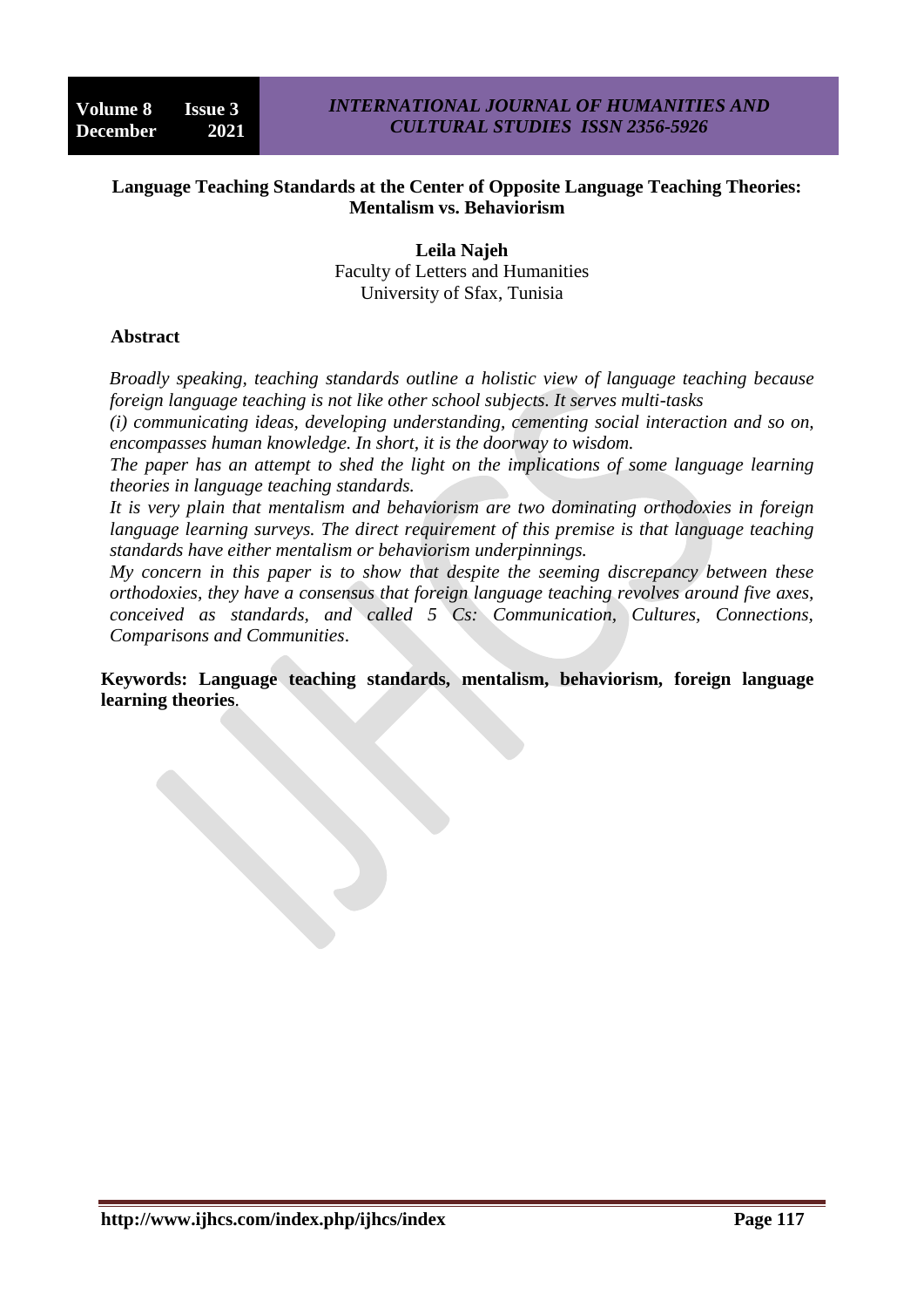# **1. Introduction**

The beginning of the interest in the relationship between language learning theories and language teaching standards can be dated back to the late  $19<sup>th</sup>$  century. The origin of this conviction is that teaching standards are derived from divergent teaching methods principles that have mentalism and behaviorism underpinnings. David (1995) claimed, "Second language acquisition researchers have generally utilized the research techniques dominant in psychological studies that are characterized by the philosophical perspectives of mentalism, behaviorism and individualism" (p.428).

Since its birth in the 1890s, till nowadays, foreign language learning/teaching witnessed persistent attention, a vital interrogation recurrently posed: which is the ultimate purpose behind language learning? (Tonkin, 2003, p.145; Merritt, 2013). The debate regarding such issue reached its peak between, mentalism and behaviorism, the most prevalent paradigms in linguistic literature and led to (i) emergence of FLT and SLA as two major disciplines in applied linguistics, (iii) the birth to ten or so teaching methods in one century and (iii) the development of language teaching standards.

#### **Some preliminaries**

### **What does the term standard mean?**

Even if we consider the simplest dictionary definition of the word standard which is "a level of excellence or quality", then, it is easy to unravel the relation between the meaning of standard and foreign language learning. Clearly, it is deduced that scholars from different doctrines seek to standardize foreign language teaching with the purpose to ensure a common level of excellence in learning a foreign language.

In language teaching realm, the label standard is a technical term that refers to  $\cdot$  (...) expressions of language expectations of language learners as they move through a series of predictable stages on the pathway toward acquiring a new language" (Gottlieb, 2009, p.19**).** Principally, language teaching standards outline a collective desire to promote foreign language learning. Fleurquin (2009) asserted

> Teachers, students, parents, administrators, policymakers, and the entire community can benefit from the definition of parameters that identify goals, procedures, best practices, or final results. Standards provide a framework for all stakeholders to understand educational processes and results. There are different kinds of standards in ESL/EFL education, and TESOL has played a crucial role in the development of new standards for the international community (p.3).

The reference twice to "the entire community and the international community" in the quotation mentioned above, implies two things: (i) teaching standards carried on a philological school project that is interested in the relation between language, customs and institutions (DeSaussure,1995,p.1 ), and (ii) teaching standards were conceived as universal rules or principles regulating foreign language learning worldwide, regardless the learned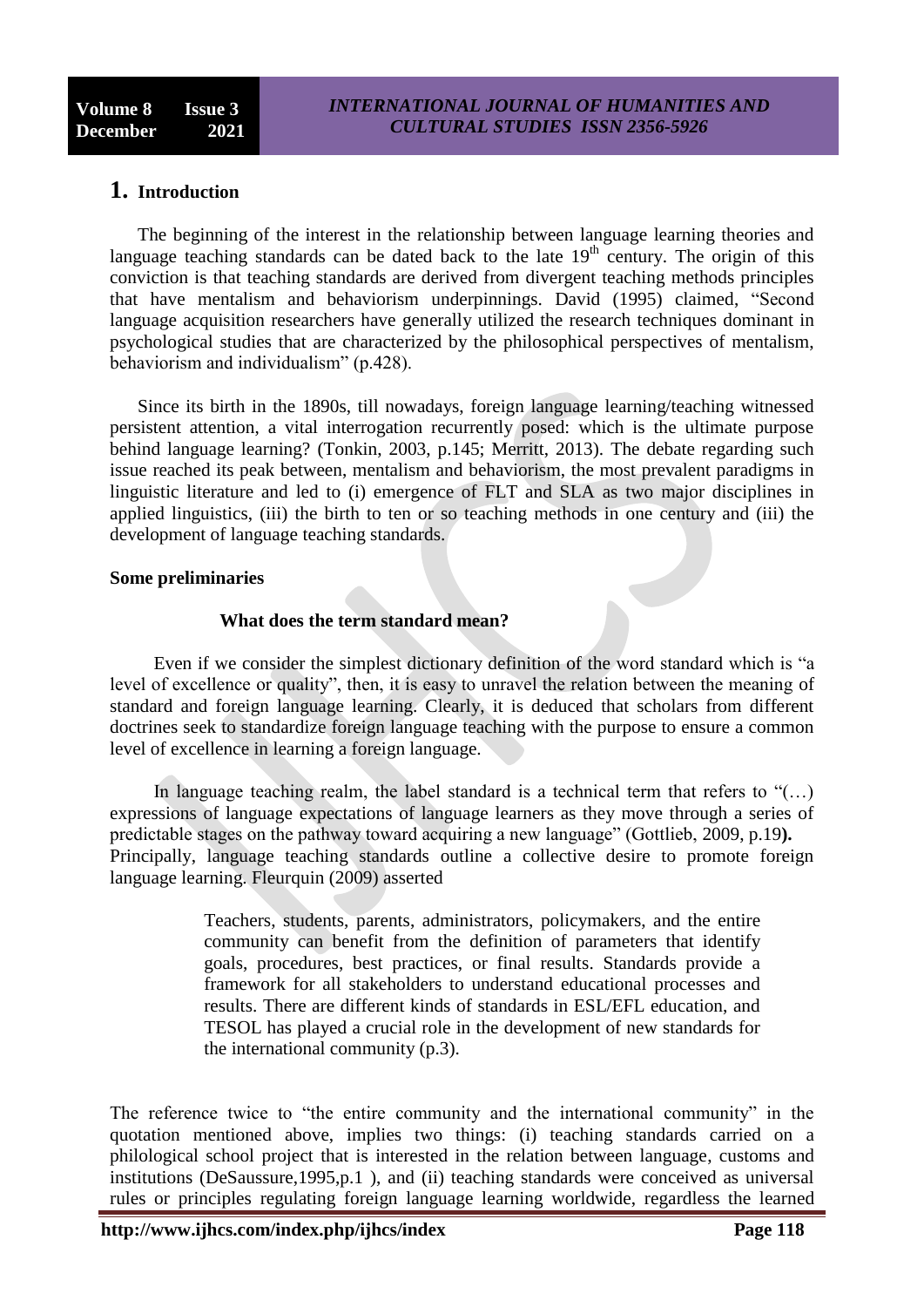language and the theoretical discrepancies underlying foreign language teaching methods (Smith,2009,p.24). In the same vein, Kean, Grady and Sandrock (2001) wrote

> These standards are standards for all languages taught in Wisconsin schools, which at the time of printing include American Sign Language, Chinese, French, German, Hebrew, Japanese, Latin, Menominee, Norwegian, Ojibwe, Oneida, Russian, and Spanish. All of these languages have unique characteristics that may require some modifications in the standards to reflect their special traits. (p.2)

The influence of Chomsky's universal grammar is sounded in the foregoing quotation in the fact that all languages have common characteristics. This conviction, that languages have something common, triggered the development of the comparisons standards, it is through comparisons between the language learned and the native language that a new language is easily learned.

#### **The historicity of the teaching standards**

The development of language teaching standards was not overnight, it was a piecemeal process, and it passed through two major phases. In 1993, a coalition of four national language organizations (the American Council on the Teaching of Foreign Languages, the American Association of Teachers of French, the American Association of Teachers of German, and the American Association of Teachers of Spanish and Portuguese), jointly sought to improve and expand the teaching and the learning of some foreign languages, French, German, Spanish and Portuguese at all levels of instruction( ACTFL: Standards for foreign language learning Preparing for the 21st Century).

Such coalition took the initiative to develop standards for teaching such languages in some American preparatory and elementary schools in Wisconsin, that is why those standards are well known as Wisconsin standards "These Wisconsin standards for foreign language learning are based on an instructional program in languages other than English for all students beginning in kindergarten and continuing through 12th grade" ( Kean, Grady & Sandrock ,2001, p.1).

Later on, in a second phase, a team including eleven experts, representing a variety of languages, levels of instruction, program models, and regions, members in such national language organizations, were appointed to undertake the task of outlining the content standards (ibid). The first draft of the document was refined several times, it was sent to languages teachers, course designers and pedagogues for feedbacks. After negotiations, writing and rewriting the standards were confirmed (Blaz, 2002, p.2). At the beginning language, specific standards covered only a few language, French, German, Spanish and Portuguese after six years, in 1999, Chinese, classical languages, French, German, Italian, Japanese, Russian and Spanish were included.

Two important points are worth noting from what is mentioned above. First, national native language and other languages are included in the language teaching standards project which implies that this project is built on a general theory of language learning that " language learning policies include national language(s), minority and immigrant languages as well as foreign languages"( De Jager and Meer,2007, p.5).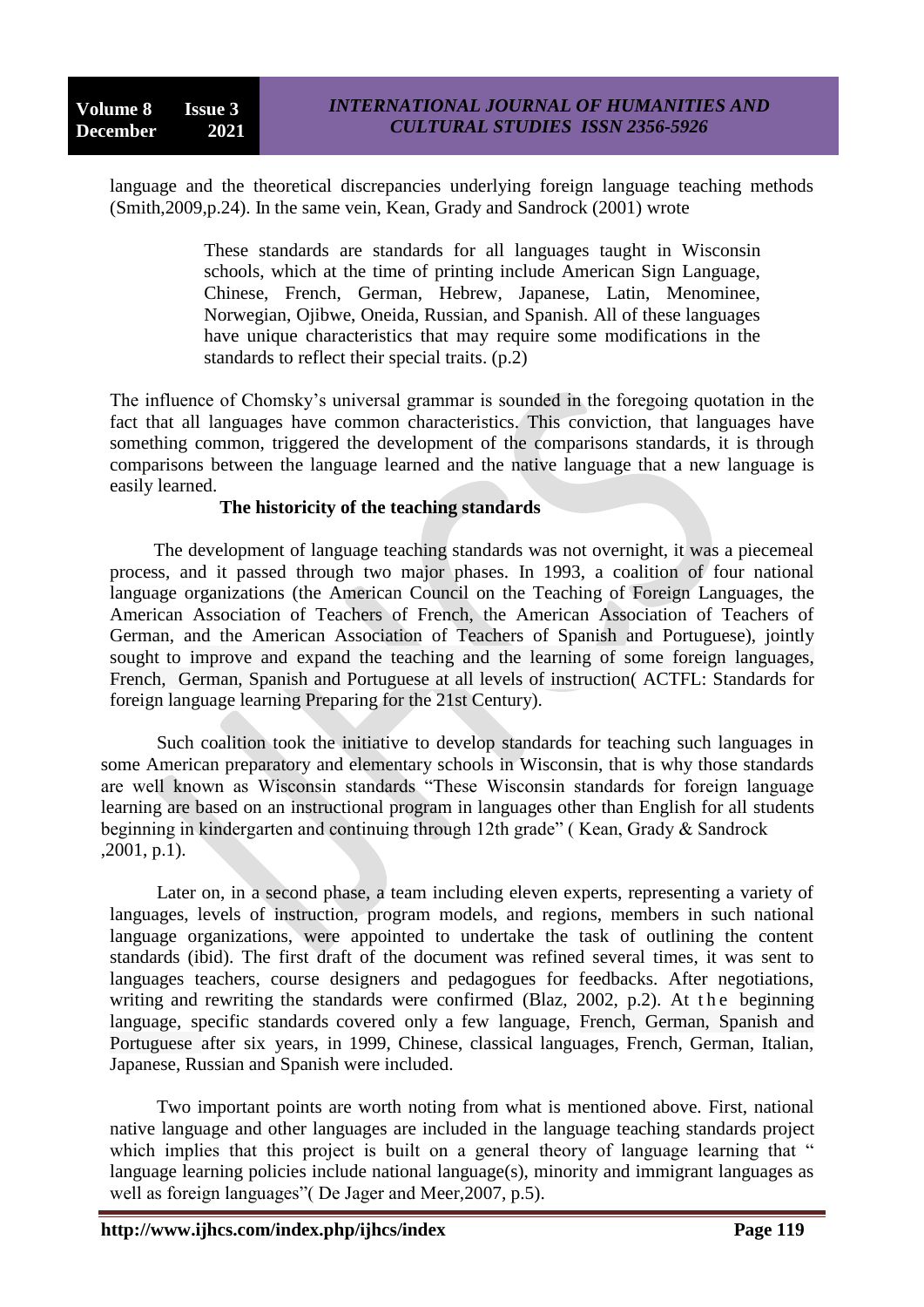Second, some languages, French, German, Spanish and Portuguese, have a special privilege. Jager and Meer (2007) noted "most of the studies and projects are focused on the teaching and learning of foreign national languages and some of them on the learning and teaching of the national mother-tongue(s). Only a few projects are focused on the learning and teaching of regional or minority languages, or immigrant languages (ibid).

## **2. The principles of language teaching standards and language learning theories a. An overview of language teaching standards**

One conviction triggered the project of the development of language teaching standards, the conviction that teaching language is unlike other school subjects, but it has influences on another curriculum, " Whatever the subject, all knowledge building in the school context involves working with language" (Beacco et al, 2010, p.5). The American Council on the teaching of foreign languages (ACTFL) and the (TESOL) Teachers of English to Speakers of other languages introduce the languages teaching standards in the form of major and minor/derived maxims:

The first standard called the communication standard, which defines the aim of learning a foreign language. It is to communicate, express one's feelings and emotions, cementing social interaction and developing human knowledge in languages other than the native language.

- **Standard 1.1:** Students engage in conversations, provide and obtain information, express feelings and emotions, and exchange opinions.
- **Standard 1.2:** Students understand and interpret written and spoken language on a variety of topics.
- **Standard 1.3:** Students present information, concepts, and ideas to an audience of listeners or readers on a variety of topics.

The second standard has to deal with culture, language is mandatory to gain knowledge and understand other cultures.

- **Standard 2.1:** Students demonstrate an understanding of the relationship between the practices and perspectives of the culture studied
- **Standard 2.2:** Students demonstrate an understanding of the relationship between the products and perspectives of the studied culture.

The third standard coined connections. As its name denotes, this standard stands for the connection between foreign language learning and general information acquisition.

- **Standard 3.1:** Students reinforce and further their knowledge of other disciplines through the foreign language
- **Standard 3.2:** Students acquire information and recognize the distinctive viewpoints that are only available through the foreign language and its cultures.

Comparison is the fourth standard. As its name suggests, it is through comparisons that a learner can develop insights into the nature of different languages and cultures.

- **Standard 4.1:** Students demonstrate understanding of the nature of language through comparisons of the language studied and their own.
- **Standard 4.2:** Students demonstrate understanding of the concept of culture through comparisons of the cultures studied and their own.

Fifth, learning a foreign language ultimately aims at building an international community without geographical frontiers through participating in multilingual communities at home and around the world.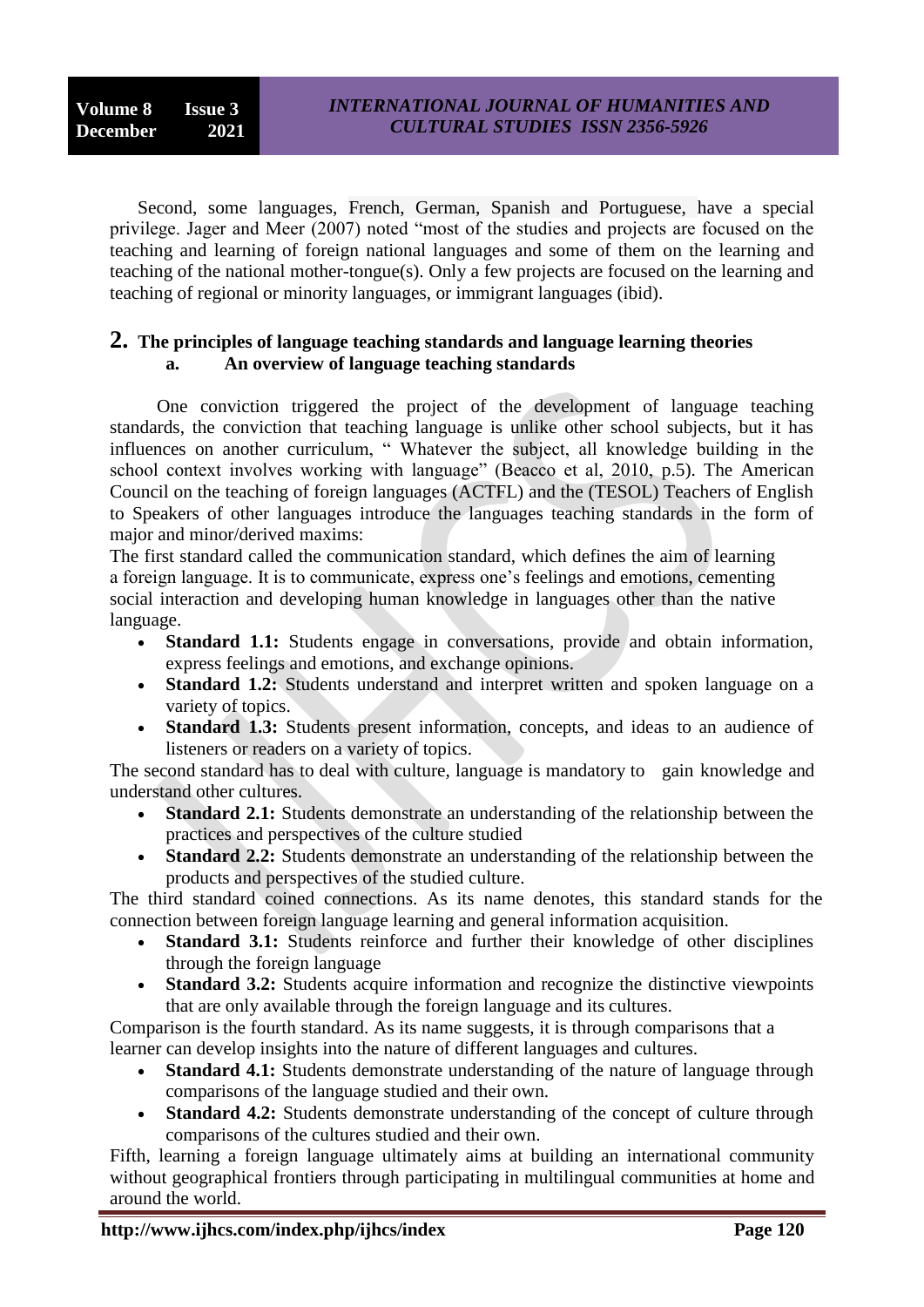- **Standard 5.1:** Students use the language both within and beyond the school setting
- **Standard 5.2:** Students show evidence of becoming life-long learners by using the language for personal enjoyment and enrichment.

#### **b. The echo of behaviorism and mentalism in language teaching standards**

So as to delve into the implications of both behaviorism and mentalism as two prevalent linguistic paradigms, in the development of language teaching standards, it is imperative to review the major tenets of such schools regarding foreign language learning.

Even if we browse through mentalism and behaviorism literature, it is easy to note that the five Cs, Communication, Cultures, Connections, Comparisons, and Communities, are axial concepts in many works (Bloomfield 1993; Byram &Morgan, 1994; Lado, 1993).

The second, evidence of the influence of behaviorism and mentalism on language teaching standards is the common axiom starting point,that language is a human property, Sapir (1949) wrote "The gift of speech and a well-ordered language are characteristic of every known group of human beings" (p.1). This axiomatic truth is sounded in the teaching philosophy statement which introduces a global idea about the teaching and learning process and describes how to teach and rationale for why to teach in a particular way. It is stated that "language and communication at the heart of the human experience".

- A third clue of the influence is that decades before the birth of language teaching standards, many pioneering works are interested in the relation between language and culture(Sapir,1949; Bouton, 1974; Byram &Morgan ,1994). ).

-In accordance, with behaviorist theory there is an inextricable bond between language and culture, Bloomfield (1993) claimed that " Every language serves as the bearer of culture. If you speak a language you take part, to some degree, in the way of living represented by that language. Each system of culture has its own way of looking at things and people and dealing with them." (p.40). Also, many works in foreign language learning deal with such relation( Stevick,1982; Kramsh,2003 ). Such works conceive learner as a cultural being. Wajnryb (2006) wrote" when learning a language a learner is also learning about a culture,a learner is a cultural being with a cultural perspective on the world including culture-specific expectations of the classroom and learning processes, a cultural dimension of the learner has to be considered and respected, positive attitudes towards the culture of the target language is a favorable factor in language learning

(p.40). Similarly, as an active agent in the learning process, a teacher's language mastery is not enough for teaching, knowledge about the culture of the target language is essential. Byram and Morgan (1994), noted that "teachers believe that knowledge of the grammatical system of a language has to be complementary by the understanding of culture specific meaning (…) information about social institutions and geographical features of the country– family structures, education systems, political parties, regional industries, for example, necessary support or background to the knowledge of grammar and meaning (…) it is axiomatic in our view that cultural learning has to take place as an integral part of language learning and vice versa"(pp.4-5).

Accordingly, both learner and teacher are considered as cultural beings, and their positive attitude towards the culture of the target language is a favorable factor enhancing language learning and language teaching (Kramsh, 2003,p.2003 Wajnryb,2006,p.40; Gardner,1960 ). A third evidence of the interface between language learning theories and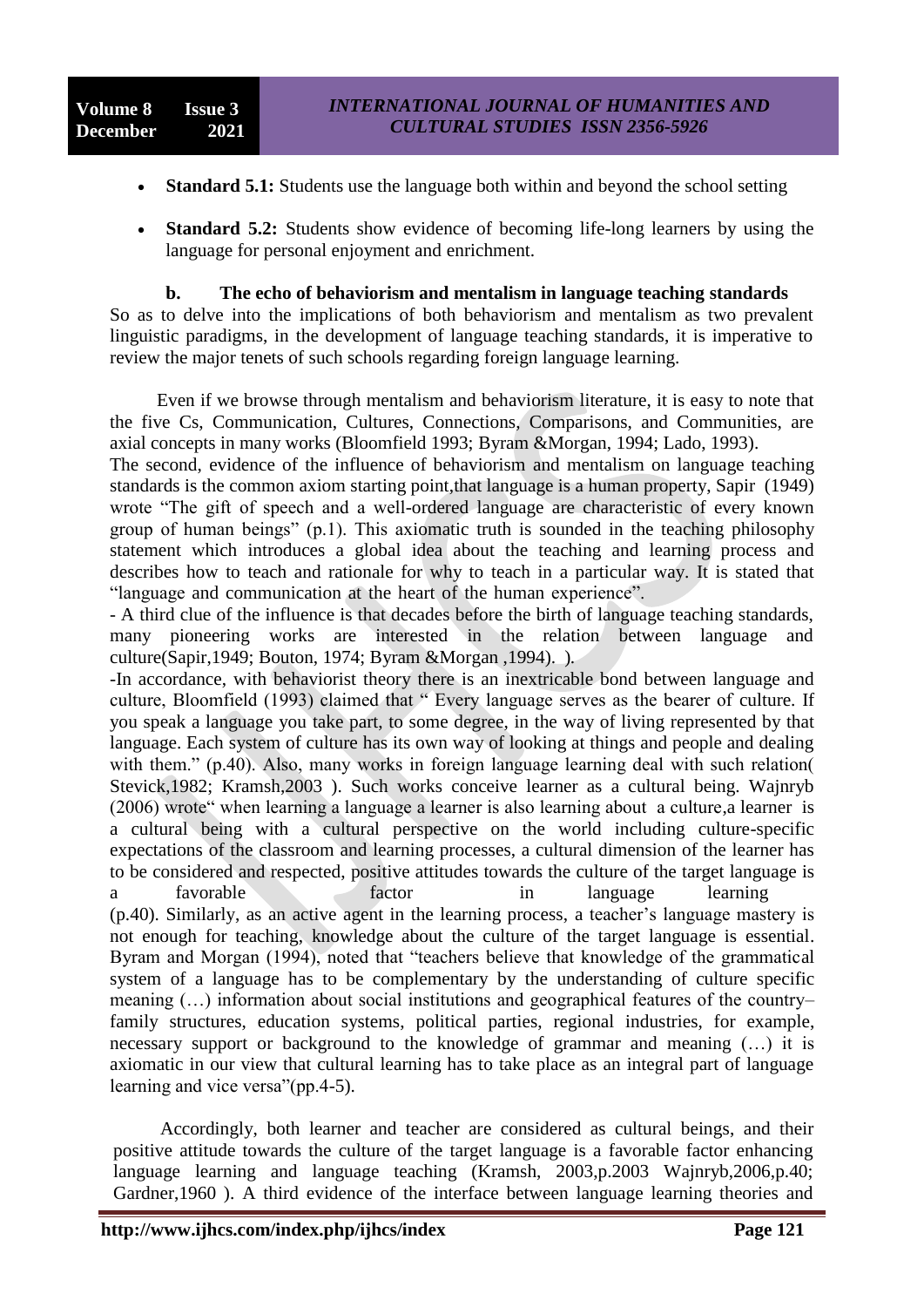language teaching standards is the fact that approximately, one century before the emergence of language teaching standards, comparative linguistics that is concerned with comparing languages to establish their historical relatedness, provided many techniques and methods to compare different languages. Such techniques were first borrowed by FL scholars (Troike, 2006, p.13-14; Lado, 1993, pp.79-86), to pick out the hallmark features of languages, such techniques have a very plain implication in the development of comparisons teaching standards that consists in comparing native language and culture with other languages so as to develop insight into the nature of different languages and cultures. Forth, the value of foreign language theories in the elaboration of language teaching standards resides in the fact that they answer a common inquiry that is "why learn a second or third language? There is a common axiomatic premise that human beings use language to communicate, to interact, to express one's feelings, emotions. Accordingly, communication is an axial theme in many works in second and foreign language learning theories (Skehan, 1998; Schachter,1989). And in the same vein that the notion of communicative competence which is defined as "the ability to know intuitively what is socially appropriate or inappropriate, and the ability to adjust language use to such factors as the topic, situation and human relation involved this allows accompanied with no interest to linguistic forms and meaning(Stern,1992,p.73) is involved in the realm of FLL studies and then language teaching standards.

Fifth Sapir's (1949) conviction that "language is becoming increasingly valuable as a guide to the scientific study of a given culture. In a sense, the network of cultural patterns of civilization is indexed in the language which expresses that civilization" (p.68), is felt in the "connections' standards" which ties in language learning and other disciplines to acquire information.

 Finally, another intersection between language learning theories and language teaching standards is the great desire among FL scholars to set up an international community regardless of the ideological, cultural, ethnic discrepancies, through language learning. In this vein, regarding the relation between learning a foreign language and communities Bloomfield(1993)wrote "to the extent that you have learned to speak and understand a foreign tongue, to that extent you have learned to respond with a different selection and emphasis to the world around you(p.40). for the same reason that The advocators of the community language learning method metaphorically depict the classroom like a community, the classmates and teachers must be cooperative to reduce the threat of the new learning situation (Freeman,2000. pp95-100).

### **Concluding remarks**

The analysis of teaching language standards in the light of language learning theories disclose four things :

- First, the development of the language teaching standards is intricately related to language learning theories.
- Second, it unravels that the clash between behavior and mentalism, as two main dominating linguistic mainstreams, regarding many issues related to foreign language teaching, it is hardly more than an ostensible clash.
- Third, foreign language teaching is not a simple school subject (Fleming, 2006, p.9), but Language teaching standards conceive foreign language teaching as a school subject that has implications in all school subjects. The most obvious clue is that some standards are full of proficiencies.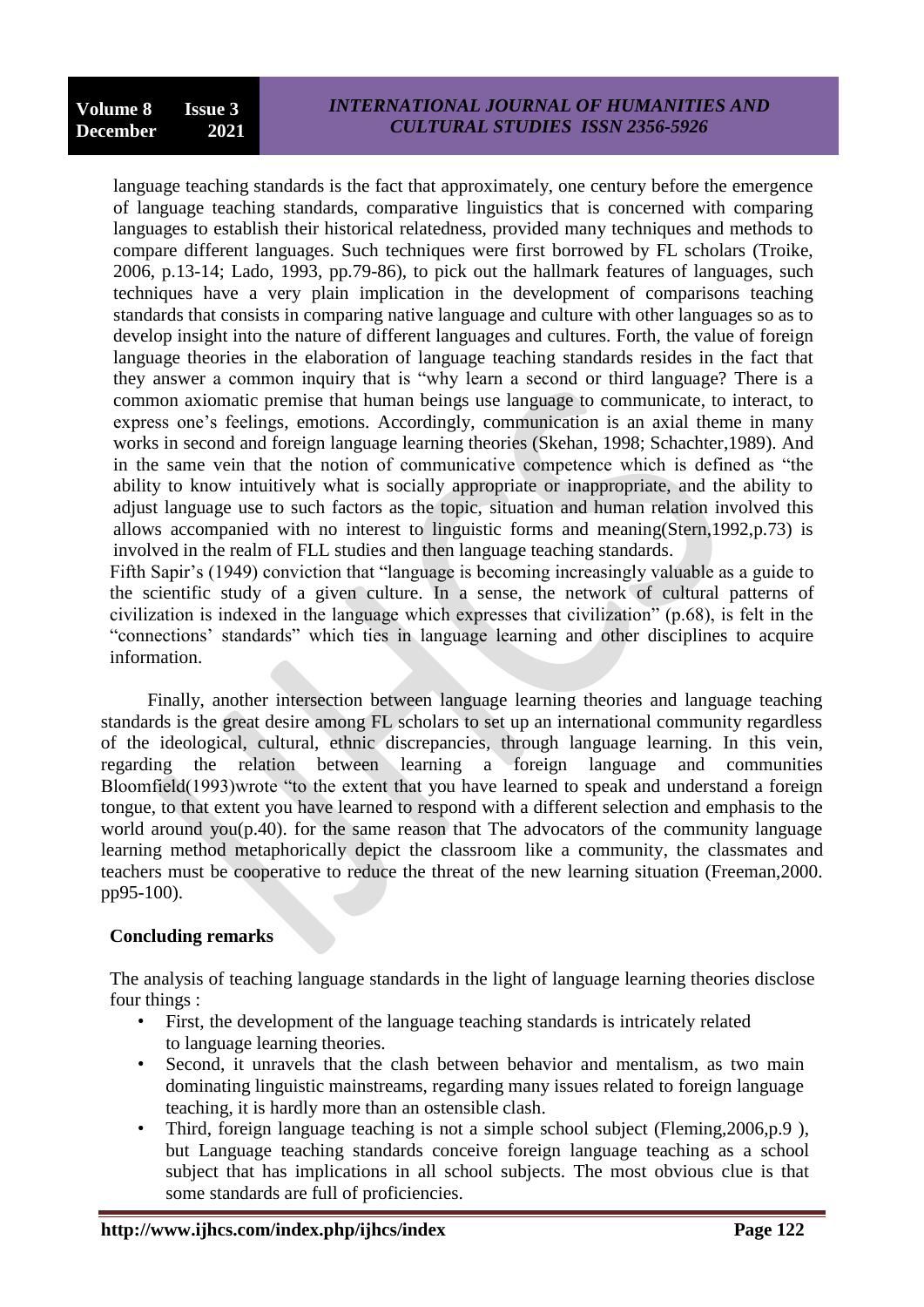# **Volume 8 Issue 3**<br>**December 2021 December**

- Forth, third, language teaching standards state what students should know and be able to do as a result of ESL instruction and set goals for students 'social and academic language development and sociocultural competence.
- Fifth, the teaching standards are important not only for teachers and learners of languages, but other institutions are also concerned (policymakers, businessmen…).

**http://www.ijhcs.com/index.php/ijhcs/index Page 123**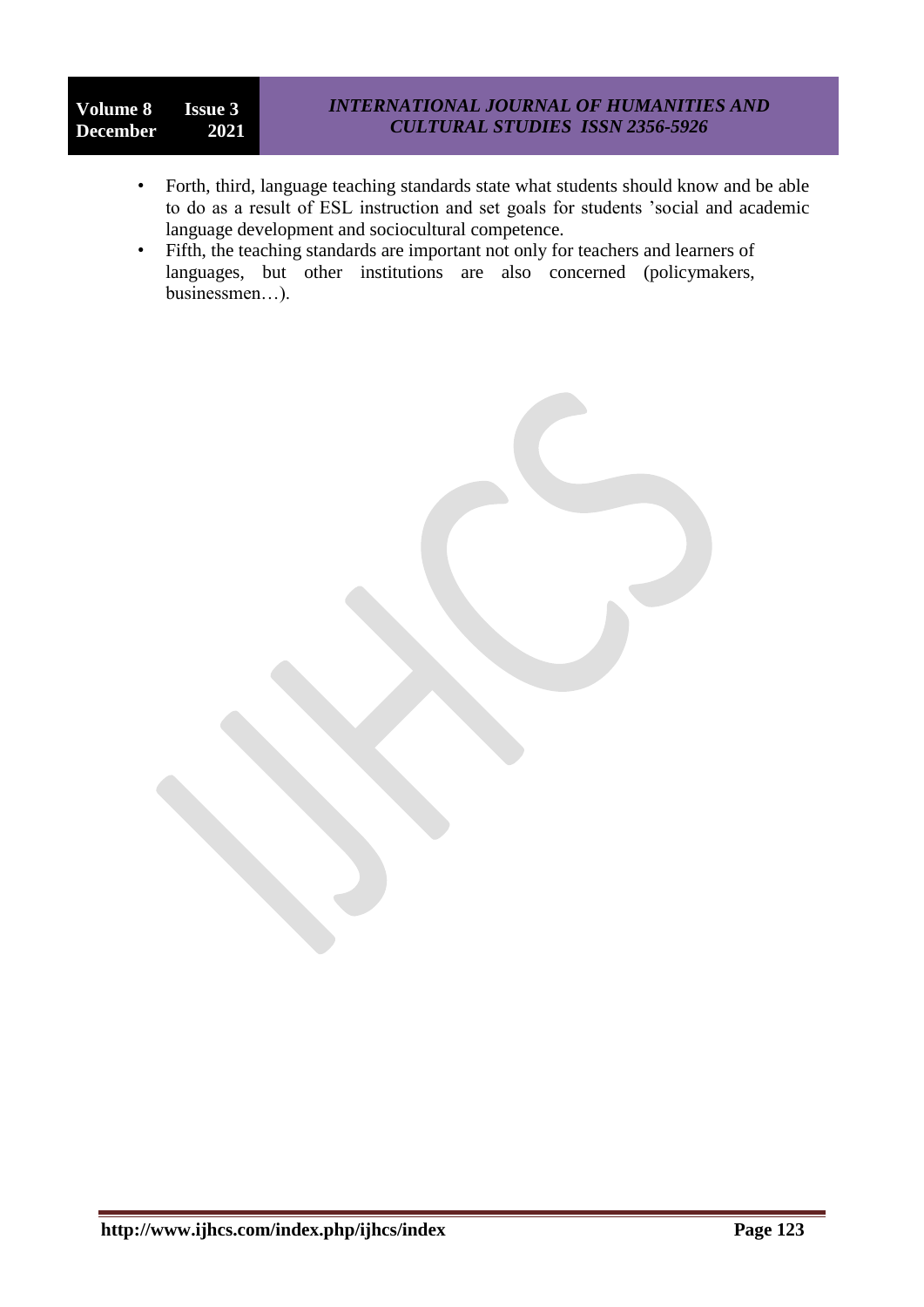#### **References**

- Beacco, J. C., Coste, D., van de Ven, P. H. M., & Vollmer, H. (2010).Language and school subjects linguistic dimensions of knowledge building in school curricula. Document prepared for the policy forum the right of learners to quality and equity in education – The role of linguistic and intercultural competences. Geneva, Council of Europe.
- Blaz, D. (2002). *Bringing the standards for foreign language learning to life.* New York, NY: Eye On Education.
- Bloomfield, L.(1993b). About foreign language Teaching. In S. Erank (Ed), *Landmarks of American Language and Linguistics*, 1, 40-49. Washington: United States Information Agency.
- Bowen, T., Marks, J. (1994). *Inside teaching: The teacher development*. Oxford: Heinemann.
- Byram, M, Morgan, C & colleagues. (1994). Teaching and learning language and culture. Great Britain, GB: WBC Ltd, Bridgend.
- De Jager,B.,& Der Meer,C.(2007).*The development of minimum standards for language education in regional and minority languages*.T he Netherlands: Mercator.
- De Saussure, F. (1995). *Course in general linguistics Ferdinand de Saussure*. (W. Baskin,Trans.). New York. NY: McGraw-Hill Book Company. (Original work published 1915).
- Fleming, M. (2006, October). The teaching of language as school subject: Theoretical influences. In J. Beacco, M. Byram, D. Coste, & M. Fleming. *Language as Subject*. Paper presented at Intergovernmental Conference Languages of Schooling: Towards a Framework for Europe, Strasbourg (pp.1-10). Strasbourg: Council of Europe.
- Freeman, D.L.(2000).*Techniques and principles in language teaching*(2nd ed.). Hong Kong: Oxford University Press.
- Gottlieb, M. (2009, September 18 **).** *Standards: a metric for language teaching and learning in pre- k–12 education*. Paper presented at A TESOL Symposium on English Language Teaching Standards, Panama City. http://www.tesol.org/docs/defaultsource/new-resource-library/symposium-on-english-language-teachingstandards.pdf?sfvrsn=0
- Kean, J, Grady, S., & Sandrock. (2001). Wisconsin's model academic standards for foreign languages. Wisconsin: Wisconsin Department of Public Instruction.
- Lado, R. (1993).The necessity for a systematic comparison of languages and cultures from linguistic across cultures. In S. Erank (Ed), *Landmarks of American Language and Linguistics*, *1*, 79-86.Washington: United States Information Agency.
- Merritt, A. (2013). Why Learn a Foreign Language? Benefits of bilingualism. Retrieved December 12, 2013, from